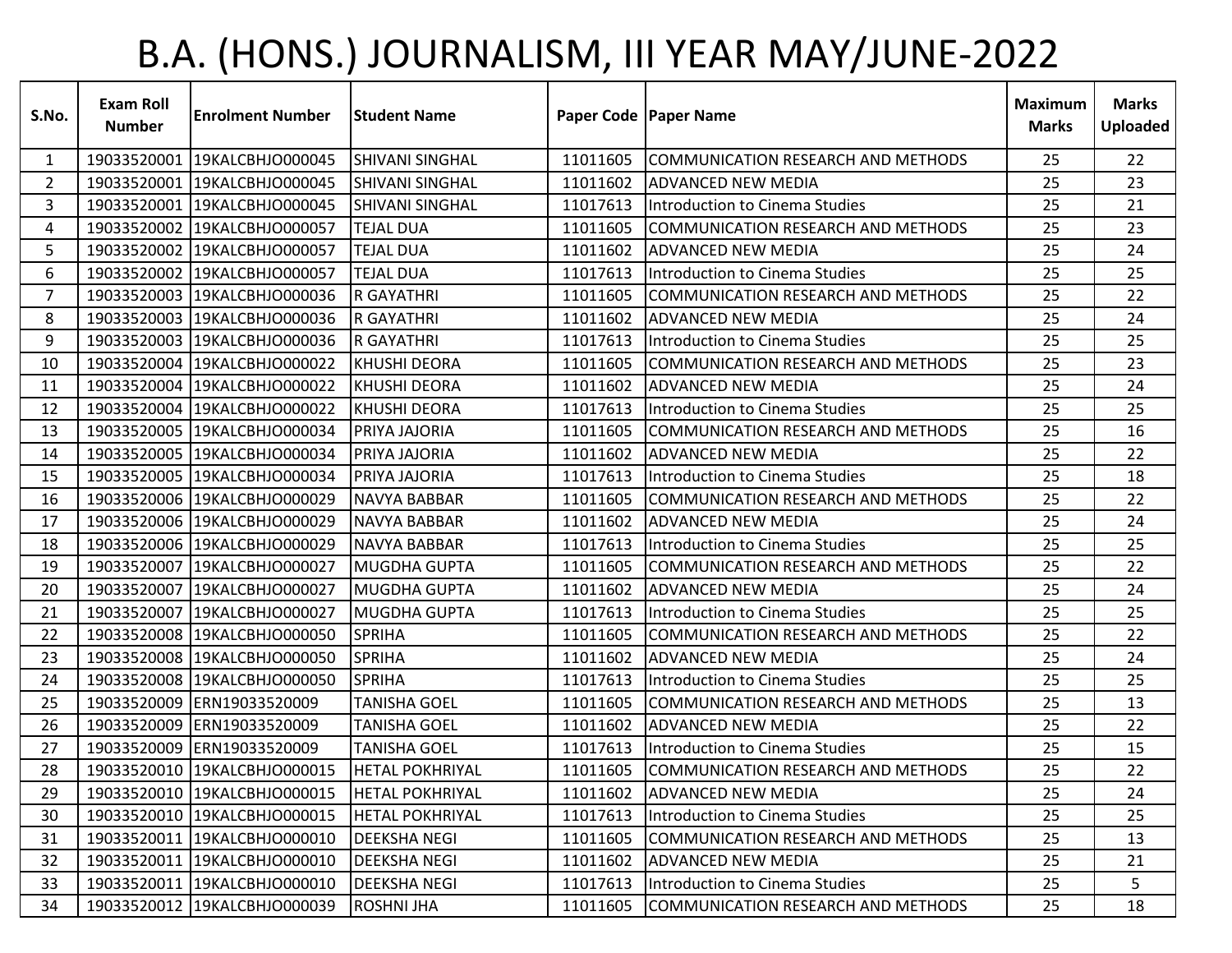| 35 |             | 19033520012 19KALCBHJO000039 | <b>ROSHNIJHA</b>       | 11011602 | ADVANCED NEW MEDIA                         | 25 | 22 |
|----|-------------|------------------------------|------------------------|----------|--------------------------------------------|----|----|
| 36 |             | 19033520012 19KALCBHJO000039 | <b>ROSHNI JHA</b>      | 11017613 | Introduction to Cinema Studies             | 25 | 11 |
| 37 |             | 19033520013 19KALCBHJO000012 | <b>ESHA BISHT</b>      | 11011605 | COMMUNICATION RESEARCH AND METHODS         | 25 | 15 |
| 38 |             | 19033520013 19KALCBHJO000012 | <b>ESHA BISHT</b>      | 11011602 | <b>ADVANCED NEW MEDIA</b>                  | 25 | 22 |
| 39 |             | 19033520013 19KALCBHJO000012 | <b>ESHA BISHT</b>      | 11017613 | IIntroduction to Cinema Studies            | 25 | 12 |
| 40 |             | 19033520014 19KALCBHJO000044 | <b>SHIVANI</b>         | 11011605 | COMMUNICATION RESEARCH AND METHODS         | 25 | 14 |
| 41 |             | 19033520014 19KALCBHJO000044 | <b>SHIVANI</b>         | 11011602 | ADVANCED NEW MEDIA                         | 25 | 22 |
| 42 |             | 19033520014 19KALCBHJO000044 | <b>SHIVANI</b>         | 11017613 | Introduction to Cinema Studies             | 25 | 22 |
| 43 | 19033520015 |                              | 19520023 SOMYA DHAWAN  | 11011605 | <b>COMMUNICATION RESEARCH AND METHODS</b>  | 25 | 13 |
| 44 | 19033520015 |                              | 19520023 SOMYA DHAWAN  | 11011602 | IADVANCED NEW MEDIA                        | 25 | 22 |
| 45 | 19033520015 |                              | 19520023 SOMYA DHAWAN  | 11017613 | Introduction to Cinema Studies             | 25 | 10 |
| 46 |             | 19033520016 19KALCBHJO000037 | <b>RICHA SINGH</b>     | 11011602 | <b>ADVANCED NEW MEDIA</b>                  | 25 | 21 |
| 47 |             | 19033520016 19KALCBHJO000037 | <b>RICHA SINGH</b>     | 11011605 | COMMUNICATION RESEARCH AND METHODS         | 25 | 21 |
| 48 |             | 19033520016 19KALCBHJO000037 | <b>RICHA SINGH</b>     | 11017613 | Introduction to Cinema Studies             | 25 | 15 |
| 49 |             | 19033520017 19KALCBHJO000020 | <b>KALPANA</b>         | 11011605 | COMMUNICATION RESEARCH AND METHODS         | 25 | 13 |
| 50 |             | 19033520017 19KALCBHJO000020 | <b>KALPANA</b>         | 11011602 | <b>ADVANCED NEW MEDIA</b>                  | 25 | 21 |
| 51 |             | 19033520017 19KALCBHJO000020 | <b>KALPANA</b>         | 11017613 | Introduction to Cinema Studies             | 25 | 12 |
| 52 |             | 19033520018 19KALCBHJO000001 | <b>AASTHA</b>          | 11011605 | COMMUNICATION RESEARCH AND METHODS         | 25 | 13 |
| 53 |             | 19033520018 19KALCBHJO000001 | <b>AASTHA</b>          | 11011602 | <b>ADVANCED NEW MEDIA</b>                  | 25 | 24 |
| 54 |             | 19033520018 19KALCBHJO000001 | <b>AASTHA</b>          | 11017613 | Introduction to Cinema Studies             | 25 | 13 |
| 55 |             | 19033520019 19KALCBHJO000019 | <b>KAJAL GUPTA</b>     | 11011605 | <b>COMMUNICATION RESEARCH AND METHODS</b>  | 25 | 13 |
| 56 |             | 19033520019 19KALCBHJO000019 | <b>KAJAL GUPTA</b>     | 11011602 | <b>ADVANCED NEW MEDIA</b>                  | 25 | 21 |
| 57 |             | 19033520019 19KALCBHJO000019 | <b>KAJAL GUPTA</b>     | 11017613 | <b>Introduction to Cinema Studies</b>      | 25 | 15 |
| 58 |             | 19033520020 19KALCBHJO000023 | <b>KOMAL</b>           | 11011605 | COMMUNICATION RESEARCH AND METHODS         | 25 | 14 |
| 59 |             | 19033520020 19KALCBHJO000023 | <b>KOMAL</b>           | 11011602 | <b>ADVANCED NEW MEDIA</b>                  | 25 | 22 |
| 60 |             | 19033520020 19KALCBHJO000023 | <b>KOMAL</b>           | 11017613 | Introduction to Cinema Studies             | 25 | 25 |
| 61 |             | 19033520021 19KALCBHJO000056 | <b>TANYA SHREE</b>     | 11011605 | COMMUNICATION RESEARCH AND METHODS         | 25 | 21 |
| 62 |             | 19033520021 19KALCBHJO000056 | <b>TANYA SHREE</b>     | 11011602 | <b>ADVANCED NEW MEDIA</b>                  | 25 | 23 |
| 63 |             | 19033520021 19KALCBHJO000056 | <b>TANYA SHREE</b>     | 11017613 | Introduction to Cinema Studies             | 25 | 25 |
| 64 |             | 19033520022 19KALCBHJO000038 | <b>RIYA JAIN</b>       | 11011605 | COMMUNICATION RESEARCH AND METHODS         | 25 | 15 |
| 65 |             | 19033520022 19KALCBHJO000038 | <b>RIYA JAIN</b>       |          | 11011602 ADVANCED NEW MEDIA                | 25 | 23 |
| 66 |             | 19033520022 19KALCBHJO000038 | <b>RIYA JAIN</b>       | 11017613 | Introduction to Cinema Studies             | 25 | 10 |
| 67 |             | 19033520023 19KALCBHJO000028 | <b>NANDINI KESHARI</b> | 11011605 | <b>ICOMMUNICATION RESEARCH AND METHODS</b> | 25 | 21 |
| 68 |             | 19033520023 19KALCBHJO000028 | NANDINI KESHARI        | 11011602 | <b>ADVANCED NEW MEDIA</b>                  | 25 | 22 |
| 69 |             | 19033520023 19KALCBHJO000028 | <b>NANDINI KESHARI</b> | 11017613 | Introduction to Cinema Studies             | 25 | 23 |
| 70 |             | 19033520024 ERN19033520024   | <b>SHIVANI VERMA</b>   | 11011605 | COMMUNICATION RESEARCH AND METHODS         | 25 | 15 |
| 71 |             | 19033520024 ERN19033520024   | SHIVANI VERMA          | 11011602 | <b>ADVANCED NEW MEDIA</b>                  | 25 | 22 |
| 72 |             | 19033520024 ERN19033520024   | SHIVANI VERMA          | 11017613 | Introduction to Cinema Studies             | 25 | 12 |
| 73 |             | 19033520025 19KALCBHJO000025 | <b>MAHIMA SAINI</b>    | 11011605 | COMMUNICATION RESEARCH AND METHODS         | 25 | 16 |
| 74 |             | 19033520025 19KALCBHJO000025 | <b>MAHIMA SAINI</b>    | 11011602 | <b>ADVANCED NEW MEDIA</b>                  | 25 | 21 |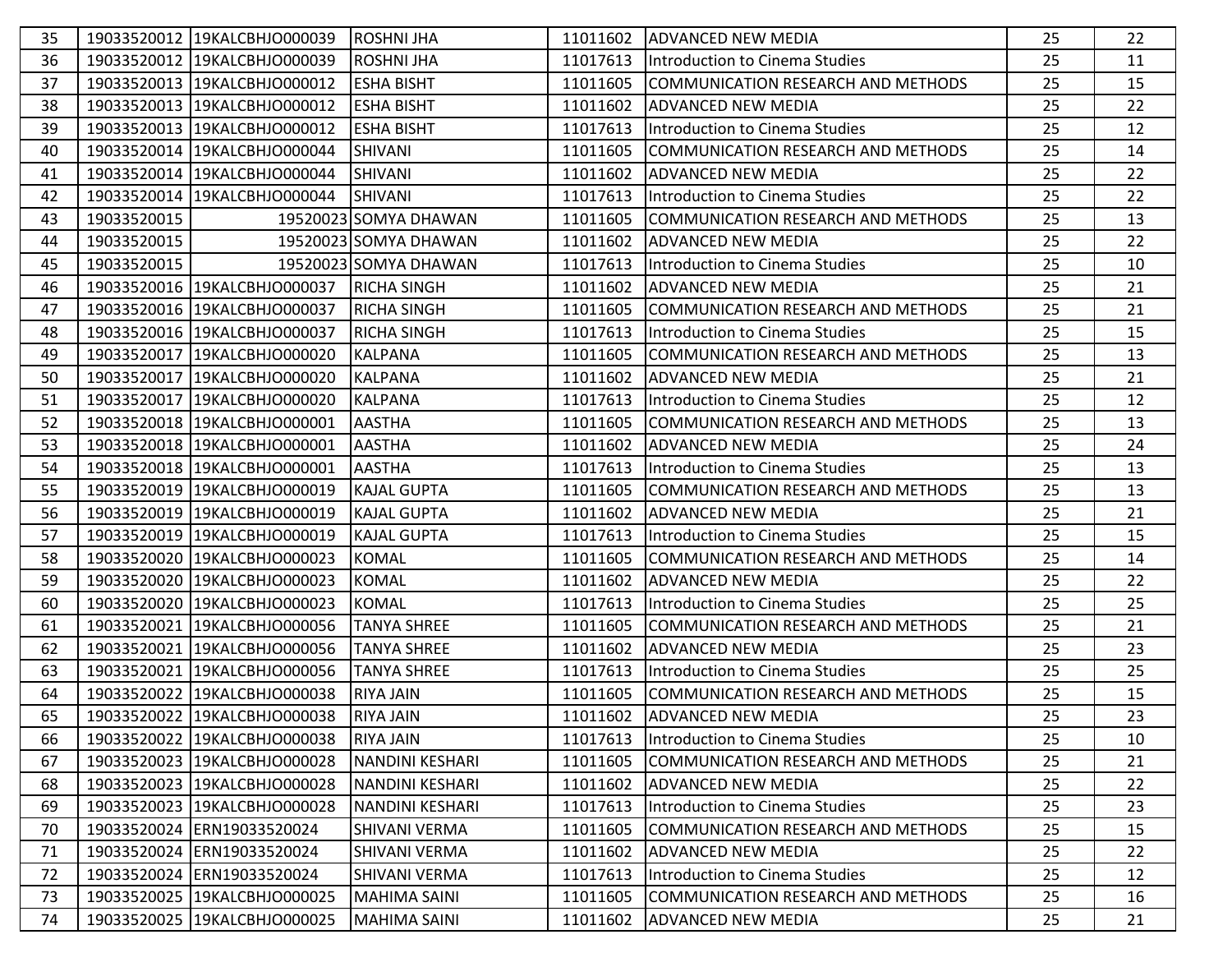| 75  |             | 19033520025 19KALCBHJO000025        | MAHIMA SAINI            |          | 11017613  Introduction to Cinema Studies   | 25 | 13 |
|-----|-------------|-------------------------------------|-------------------------|----------|--------------------------------------------|----|----|
| 76  |             | 19033520026 19KALCBHJO000026        | <b>MEENAL CHAUDHARY</b> | 11011605 | COMMUNICATION RESEARCH AND METHODS         | 25 | 15 |
| 77  |             | 19033520026 19KALCBHJO000026        | <b>MEENAL CHAUDHARY</b> | 11011602 | IADVANCED NEW MEDIA                        | 25 | 21 |
| 78  |             | 19033520026 19KALCBHJO000026        | <b>MEENAL CHAUDHARY</b> | 11017613 | <b>Introduction to Cinema Studies</b>      | 25 | 12 |
| 79  |             | 19033520027 19KALCBHJO000006        | <b>ANKITA</b>           | 11011605 | COMMUNICATION RESEARCH AND METHODS         | 25 | 14 |
| 80  |             | 19033520027 19KALCBHJO000006        | <b>ANKITA</b>           | 11011602 | <b>ADVANCED NEW MEDIA</b>                  | 25 | 23 |
| 81  |             | 19033520027 19KALCBHJO000006        | <b>ANKITA</b>           | 11017613 | Introduction to Cinema Studies             | 25 | 25 |
| 82  | 19033520028 |                                     | 19520042 TANNU PRIYA    | 11011605 | <b>ICOMMUNICATION RESEARCH AND METHODS</b> | 25 | 14 |
| 83  | 19033520028 |                                     | 19520042 TANNU PRIYA    | 11011602 | <b>ADVANCED NEW MEDIA</b>                  | 25 | 22 |
| 84  | 19033520028 |                                     | 19520042 TANNU PRIYA    | 11017613 | Introduction to Cinema Studies             | 25 | 11 |
| 85  |             | 19033520029 19KALCBHJO000058        | <b>UMA KUMARI</b>       | 11011605 | COMMUNICATION RESEARCH AND METHODS         | 25 | 22 |
| 86  |             | 19033520029 19KALCBHJO000058        | <b>UMA KUMARI</b>       | 11011602 | <b>ADVANCED NEW MEDIA</b>                  | 25 | 24 |
| 87  |             | 19033520029 19KALCBHJO000058        | <b>UMA KUMARI</b>       | 11017613 | Introduction to Cinema Studies             | 25 | 23 |
| 88  |             | 19033520030 19KALCBHJO000035        | <b>PRIYANKA NAYAK</b>   | 11011605 | <b>COMMUNICATION RESEARCH AND METHODS</b>  | 25 | 20 |
| 89  |             | 19033520030 19KALCBHJO000035        | <b>PRIYANKA NAYAK</b>   | 11011602 | <b>ADVANCED NEW MEDIA</b>                  | 25 | 22 |
| 90  |             | 19033520030 19KALCBHJO000035        | <b>PRIYANKA NAYAK</b>   | 11017613 | <b>Introduction to Cinema Studies</b>      | 25 | 21 |
| 91  |             | 19033520031 ERN19033520031          | <b>AMISHA</b>           | 11011605 | COMMUNICATION RESEARCH AND METHODS         | 25 | 15 |
| 92  |             | 19033520031 ERN19033520031          | <b>AMISHA</b>           | 11011602 | <b>ADVANCED NEW MEDIA</b>                  | 25 | 22 |
| 93  |             | 19033520031 ERN19033520031          | <b>AMISHA</b>           | 11017613 | Introduction to Cinema Studies             | 25 | 5  |
| 94  |             | 19033520032 19KALCBHJO000014        | <b>GARIMA VERMA</b>     | 11011605 | COMMUNICATION RESEARCH AND METHODS         | 25 | 21 |
| 95  |             | 19033520032 19KALCBHJO000014        | IGARIMA VERMA           | 11011602 | <b>IADVANCED NEW MEDIA</b>                 | 25 | 23 |
| 96  |             | 19033520032 19KALCBHJO000014        | <b>GARIMA VERMA</b>     | 11017613 | Introduction to Cinema Studies             | 25 | 25 |
| 97  | 19033520033 | 19520051 SEJAL                      |                         | 11011605 | COMMUNICATION RESEARCH AND METHODS         | 25 | 14 |
| 98  | 19033520033 | 19520051 SEJAL                      |                         | 11011602 | ADVANCED NEW MEDIA                         | 25 | 24 |
| 99  | 19033520033 | 19520051 SEJAL                      |                         | 11017613 | Introduction to Cinema Studies             | 25 | 17 |
| 100 |             | 19033520034 19KALCBHJO000043 SHEENA |                         | 11011605 | <b>ICOMMUNICATION RESEARCH AND METHODS</b> | 25 | 15 |
| 101 |             | 19033520034 19KALCBHJO000043        | <b>SHEENA</b>           | 11011602 | <b>ADVANCED NEW MEDIA</b>                  | 25 | 23 |
| 102 |             | 19033520034 19KALCBHJO000043        | <b>SHEENA</b>           | 11017613 | <b>Introduction to Cinema Studies</b>      | 25 | 15 |
| 103 | 19033520035 | 19520050 ANANYA                     |                         | 11011605 | COMMUNICATION RESEARCH AND METHODS         | 25 | 14 |
| 104 | 19033520035 | 19520050 ANANYA                     |                         | 11011602 | <b>ADVANCED NEW MEDIA</b>                  | 25 | 21 |
| 105 | 19033520035 | 19520050 ANANYA                     |                         |          | 11017613  Introduction to Cinema Studies   | 25 | 6  |
| 106 |             | 19033520036 ERN19033520036          | <b>POOJA</b>            | 11011605 | COMMUNICATION RESEARCH AND METHODS         | 25 | 13 |
| 107 |             | 19033520036 ERN19033520036          | POOJA                   | 11011602 | <b>JADVANCED NEW MEDIA</b>                 | 25 | 21 |
| 108 |             | 19033520036 ERN19033520036          | POOJA                   | 11017613 | Introduction to Cinema Studies             | 25 | 15 |
| 109 |             | 19033520037 ERN19033520037          | <b>ASTHA</b>            | 11011605 | COMMUNICATION RESEARCH AND METHODS         | 25 | 13 |
| 110 |             | 19033520037 ERN19033520037          | <b>ASTHA</b>            | 11011602 | <b>ADVANCED NEW MEDIA</b>                  | 25 | 21 |
| 111 |             | 19033520037 ERN19033520037          | <b>ASTHA</b>            | 11017613 | Introduction to Cinema Studies             | 25 | 5  |
| 112 |             | 19033520038 19KALCBHJO000051        | <b>SWATI</b>            | 11011605 | COMMUNICATION RESEARCH AND METHODS         | 25 | 13 |
| 113 |             | 19033520038 19KALCBHJO000051        | <b>SWATI</b>            | 11011602 | <b>ADVANCED NEW MEDIA</b>                  | 25 | 24 |
| 114 |             | 19033520038 19KALCBHJO000051        | <b>SWATI</b>            | 11017613 | Introduction to Cinema Studies             | 25 | 17 |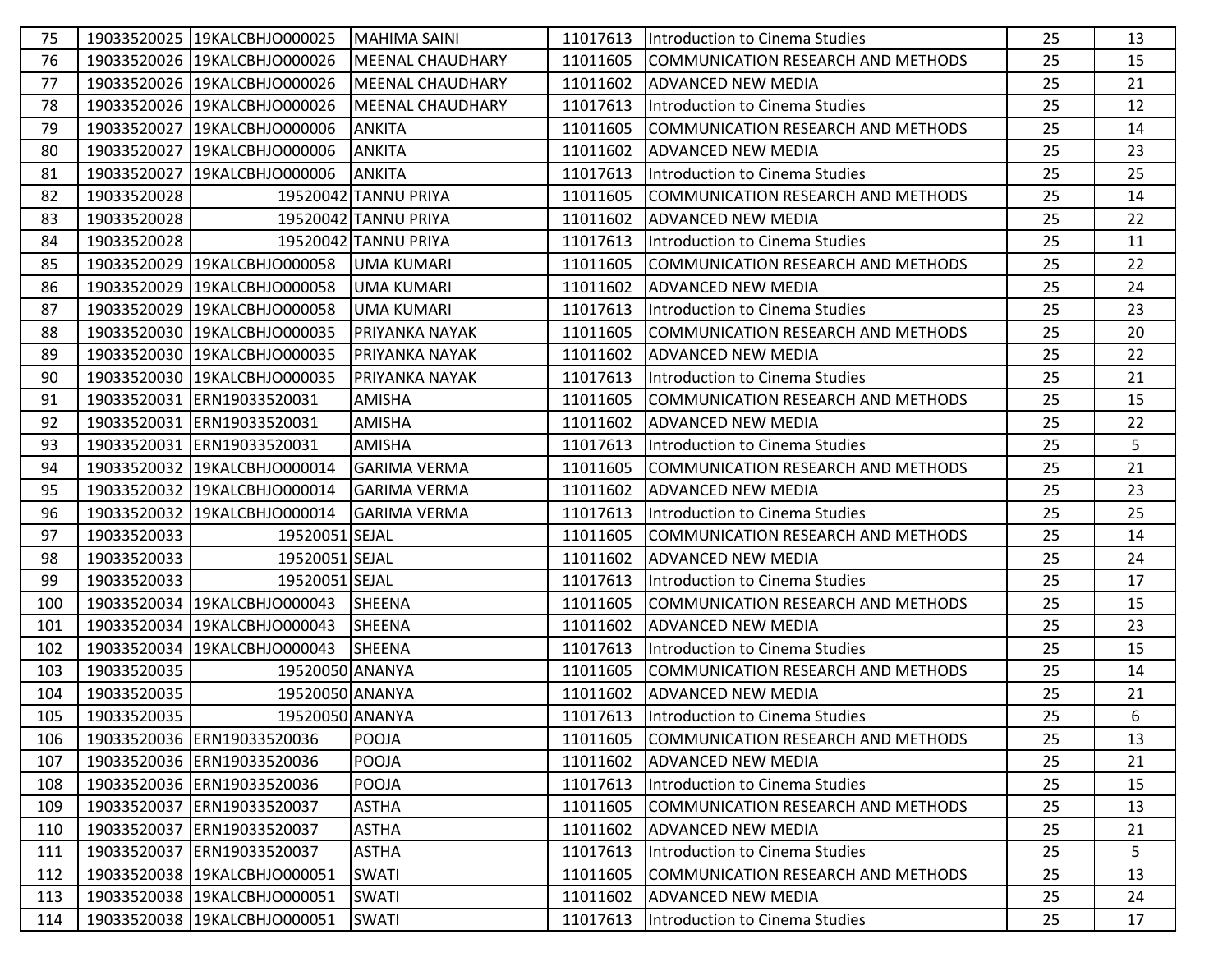| 115 | 19033520039 19KALCBHJO000048 | <b>ISHUCHITA KASHYAP</b>  | 11011605 | COMMUNICATION RESEARCH AND METHODS          | 25 | 21 |
|-----|------------------------------|---------------------------|----------|---------------------------------------------|----|----|
| 116 | 19033520039 19KALCBHJO000048 | <b>SHUCHITA KASHYAP</b>   | 11011602 | IADVANCED NEW MEDIA                         | 25 | 23 |
| 117 | 19033520039 19KALCBHJO000048 | ISHUCHITA KASHYAP         | 11017613 | Introduction to Cinema Studies              | 25 | 21 |
| 118 | 19033520040 19KALCBHJO000040 | SAJIYA                    | 11011605 | COMMUNICATION RESEARCH AND METHODS          | 25 | 15 |
| 119 | 19033520040 19KALCBHJO000040 | <b>SAJIYA</b>             | 11011602 | <b>ADVANCED NEW MEDIA</b>                   | 25 | 23 |
| 120 | 19033520040 19KALCBHJO000040 | <b>SAJIYA</b>             | 11017613 | Introduction to Cinema Studies              | 25 | 16 |
| 121 | 19033520041 19KALCBHJO000062 | YASHIKA BACHHANDIYA       | 11011605 | <b>ICOMMUNICATION RESEARCH AND METHODS</b>  | 25 | 13 |
| 122 | 19033520041 19KALCBHJO000062 | YASHIKA BACHHANDIYA       | 11011602 | ADVANCED NEW MEDIA                          | 25 | 21 |
| 123 | 19033520041 19KALCBHJO000062 | YASHIKA BACHHANDIYA       | 11017613 | IIntroduction to Cinema Studies             | 25 | 20 |
| 124 | 19033520042 19KALCBHJO000052 | <b>SWETA PRADHAN</b>      | 11011605 | ICOMMUNICATION RESEARCH AND METHODS         | 25 | 17 |
| 125 | 19033520042 19KALCBHJO000052 | <b>SWETA PRADHAN</b>      | 11011602 | <b>ADVANCED NEW MEDIA</b>                   | 25 | 22 |
| 126 | 19033520042 19KALCBHJO000052 | <b>SWETA PRADHAN</b>      | 11017613 | Introduction to Cinema Studies              | 25 | 19 |
| 127 | 19033520043 19KALCBHJO000018 | <b>JYOTSNA</b>            | 11011605 | COMMUNICATION RESEARCH AND METHODS          | 25 | 20 |
| 128 | 19033520043 19KALCBHJO000018 | <b>JYOTSNA</b>            | 11011602 | <b>ADVANCED NEW MEDIA</b>                   | 25 | 22 |
| 129 | 19033520043 19KALCBHJO000018 | <b>JYOTSNA</b>            | 11017613 | Introduction to Cinema Studies              | 25 | 21 |
| 130 | 19033520044 19KALCBHJO000011 | <b>DRISHTI DEVATWAL</b>   | 11011605 | COMMUNICATION RESEARCH AND METHODS          | 25 | 16 |
| 131 | 19033520044 19KALCBHJO000011 | <b>DRISHTI DEVATWAL</b>   | 11011602 | <b>ADVANCED NEW MEDIA</b>                   | 25 | 21 |
| 132 | 19033520044 19KALCBHJO000011 | <b>DRISHTI DEVATWAL</b>   | 11017613 | Introduction to Cinema Studies              | 25 | 17 |
| 133 | 19033520045 19KALCBHJO000061 | YASHI NAVAYA              | 11011605 | <b>ICOMMUNICATION RESEARCH AND METHODS</b>  | 25 | 21 |
| 134 | 19033520045 19KALCBHJO000061 | YASHI NAVAYA              | 11011602 | <b>ADVANCED NEW MEDIA</b>                   | 25 | 24 |
| 135 | 19033520045 19KALCBHJO000061 | YASHI NAVAYA              | 11017613 | Introduction to Cinema Studies              | 25 | 25 |
| 136 | 19033520046 19KALCBHJO000042 | <b>SEJAL KIR</b>          | 11011605 | COMMUNICATION RESEARCH AND METHODS          | 25 | 17 |
| 137 | 19033520046 19KALCBHJO000042 | <b>SEJAL KIR</b>          | 11011602 | <b>ADVANCED NEW MEDIA</b>                   | 25 | 21 |
| 138 | 19033520046 19KALCBHJO000042 | <b>SEJAL KIR</b>          | 11017613 | IIntroduction to Cinema Studies             | 25 | 11 |
| 139 | 19033520048 19KALCBHJO000030 | <b>NIVEDITA</b>           | 11011605 | COMMUNICATION RESEARCH AND METHODS          | 25 | 13 |
| 140 | 19033520048 19KALCBHJO000030 | <b>NIVEDITA</b>           | 11011602 | <b>ADVANCED NEW MEDIA</b>                   | 25 | 21 |
| 141 | 19033520048 19KALCBHJO000030 | <b>NIVEDITA</b>           | 11017613 | Introduction to Cinema Studies              | 25 | 18 |
| 142 | 19033520049 ERN19033520049   | <b>ISHIKA UPADHYAY</b>    | 11011605 | COMMUNICATION RESEARCH AND METHODS          | 25 | 13 |
| 143 | 19033520049 ERN19033520049   | <b>ISHIKA UPADHYAY</b>    | 11011602 | <b>ADVANCED NEW MEDIA</b>                   | 25 | 22 |
| 144 | 19033520049 ERN19033520049   | <b>ISHIKA UPADHYAY</b>    | 11017613 | Introduction to Cinema Studies              | 25 | 6  |
| 145 | 19033520050 19KALCBHJO000021 | <b>KHUSHI PAL</b>         |          | 11011605 COMMUNICATION RESEARCH AND METHODS | 25 | 13 |
| 146 | 19033520050 19KALCBHJO000021 | <b>KHUSHI PAL</b>         | 11011602 | <b>ADVANCED NEW MEDIA</b>                   | 25 | 22 |
| 147 | 19033520050 19KALCBHJO000021 | <b>KHUSHI PAL</b>         | 11017613 | Introduction to Cinema Studies              | 25 | 14 |
| 148 | 19033520051 19KALCBHJO000059 | <b>URVI MANGESH GUPTE</b> | 11011605 | COMMUNICATION RESEARCH AND METHODS          | 25 | 23 |
| 149 | 19033520051 19KALCBHJO000059 | <b>URVI MANGESH GUPTE</b> | 11011602 | <b>ADVANCED NEW MEDIA</b>                   | 25 | 25 |
| 150 | 19033520051 19KALCBHJO000059 | <b>URVI MANGESH GUPTE</b> | 11017613 | Introduction to Cinema Studies              | 25 | 24 |
| 151 | 19033520052 19KALCBHJO000024 | <b>KRITI JOSHI</b>        | 11011605 | COMMUNICATION RESEARCH AND METHODS          | 25 | 22 |
| 152 | 19033520052 19KALCBHJO000024 | <b>KRITI JOSHI</b>        | 11011602 | <b>ADVANCED NEW MEDIA</b>                   | 25 | 23 |
| 153 | 19033520052 19KALCBHJO000024 | <b>KRITI JOSHI</b>        | 11017613 | Introduction to Cinema Studies              | 25 | 25 |
| 154 | 19033520053 19KALCBHJO000013 | <b>FIZA KHAN</b>          | 11011605 | COMMUNICATION RESEARCH AND METHODS          | 25 | 21 |